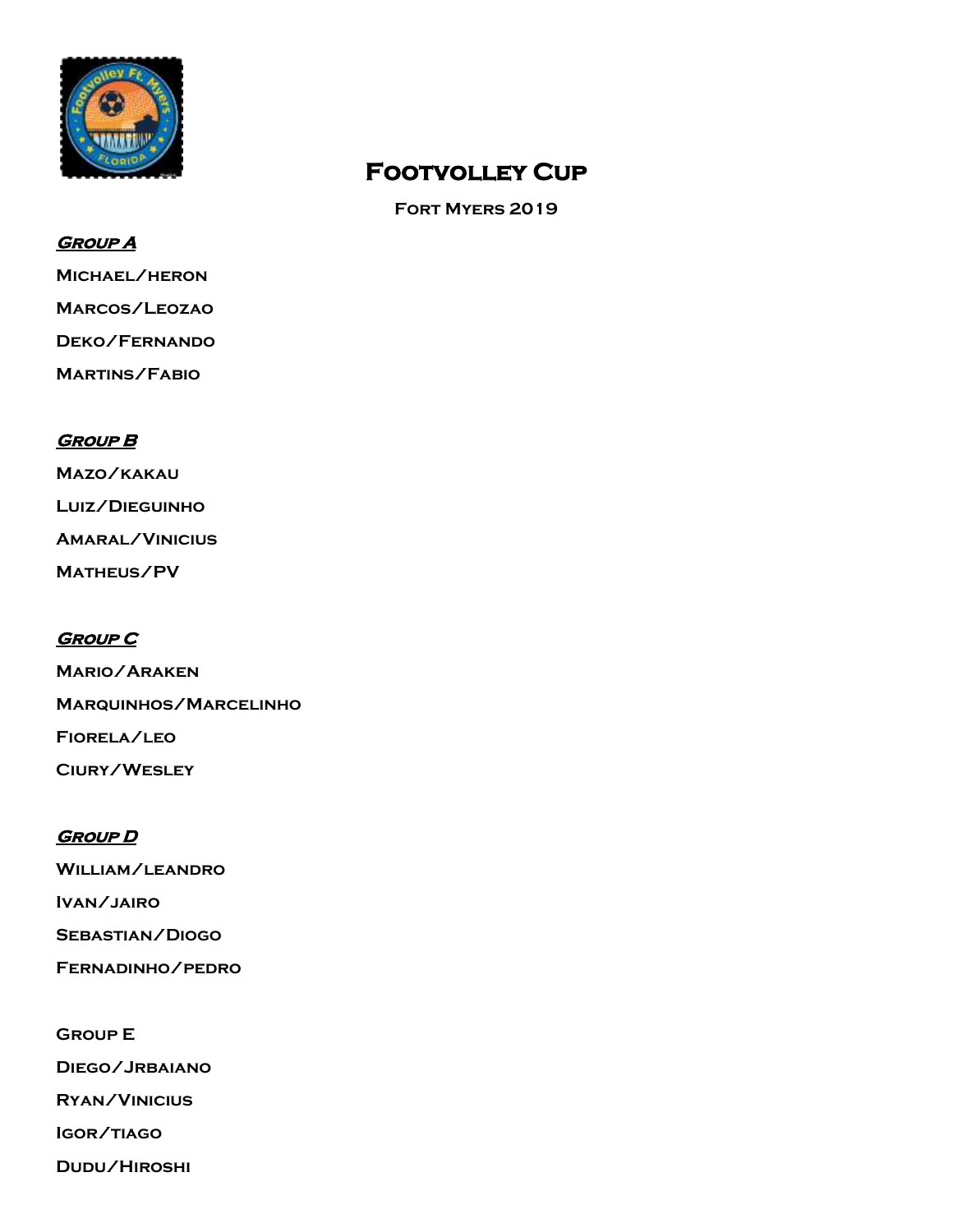### **Grupo Stage**

| 1-MICHAEL/HERON<br>FIELD 1                            | 18 | <b>15 MARCOS/LEOZAO</b>       | 9:00         |
|-------------------------------------------------------|----|-------------------------------|--------------|
| 2-DEKO/FERNANDO<br><b>FIELD 2</b>                     | 18 | <b>16 MARTINS/FABIO</b>       | 9:00         |
| <b>3-MAZO/KAKAU</b><br><b>FIELD 1</b>                 | 09 | 18 LUIZ/DIEGUINHO             | 9:20         |
| 4-AMARAL/VINICIUS<br>FIELD <sub>2</sub>               | 12 | 18MATHEUS/PV                  | 9:20         |
| <b>5-MARIO/ARAKEN</b><br>FIELD 1                      | 10 | <b>18 MARQUINHOS/MARCENHO</b> | 9:40         |
| <b>6-FIORELA/LEO</b><br>FIELD <sub>2</sub>            | 18 | 06 CIURY/WESLLEY              | 9:40         |
| <b>7-WILLIAM/LEANDRO</b><br><b>FIELD 1</b>            | 07 | 18 IVAN/JAIRO                 | 10:00        |
| <b>8-SEBASTIAN/DIOGO</b><br>FIELD <sub>2</sub>        | 18 | 11 FERNADINHO/PEDRO           | 10:00        |
| 9-DIEGO/JRBAIANO<br><b>FIELD 1</b>                    | 18 | <b>11 RYAN/GUSTAVO</b>        | 10:20        |
| 10-IGOR/TIAGO<br><b>FIELD 2</b>                       | 07 | <b>18 DUDU/HIROSHI</b>        | 10:20        |
| ///////////////////////                               |    | ///////////////////////       |              |
| <b>11-MARTINS/FABIO</b><br>FIELD 1                    | 09 | <b>18 MICHAEL/HERON</b>       | 10:40        |
| 12-MARCOS/LEOZAO<br><b>FIELD 2</b>                    | 12 | <b>18 DEKO/FERNANDO</b>       | 10:40        |
| <b>13-MATHEUS/PV</b><br><b>FIELD 1</b>                | 12 | 18MAZO/KAKAU                  | 11:00        |
| <b>14-LUIZ/DIEGUINHO</b><br>FIELD <sub>2</sub>        | 18 | <b>10 AMARAL/VINICIUS</b>     | 11:20        |
| <b>15-CIURY/WESLLEY</b><br>FIELD 1                    | 06 | <b>18 MARIO/ARAKEN</b>        | 11.20        |
| <b>16-MARQUINHOS/MARCELINHO</b><br>FIELD <sub>2</sub> | 18 | 14 FIORELA/LEO                | 11:40        |
| 17-FERNADINHO/PEDRO<br>FIELD 1                        | 12 | <b>18 WILLIAM/LEANDRO</b>     | 11:40        |
| 18-IVAN/JAIRO<br>FIELD <sub>2</sub>                   | 19 | <b>17 SEBASTIAN/DIOGO</b>     | <i>12:00</i> |
| 19-DUDU/HIROSHI<br>FIELD 1                            | 18 | <b>19 DIEGO/JRBAIANO</b>      | <i>12:00</i> |
| 20-RYAN/GUSTAVO<br><b>FIELD 2</b>                     | 18 | 07 IGOR/TIAGO                 | 12:20        |
| ///////////////////                                   |    | /////////////////////         |              |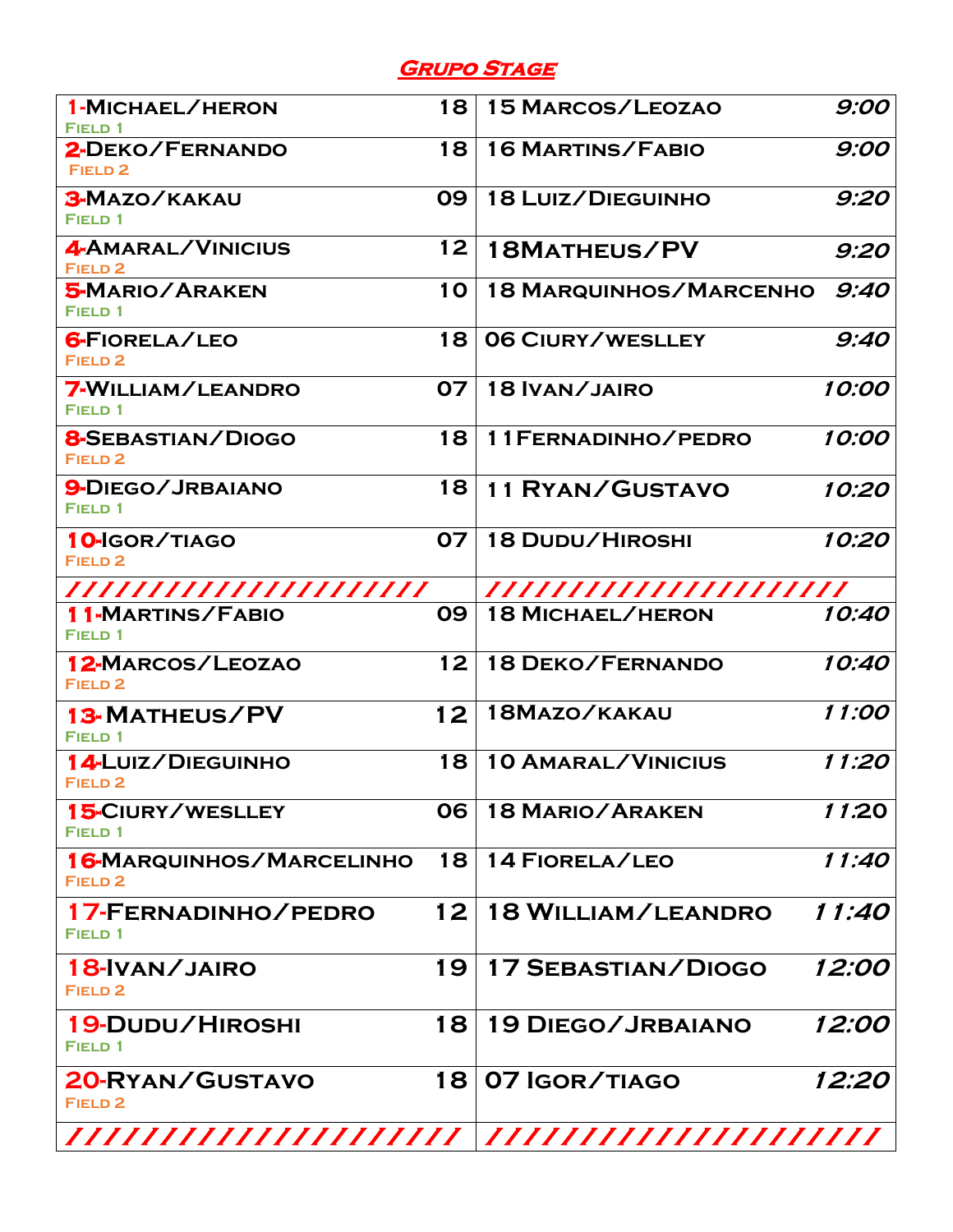| 21-MICHAEL/HERON<br><b>FIELD 1</b>            | 18 | <b>12 DEKO/FERNANDO</b>   | 12:40         |
|-----------------------------------------------|----|---------------------------|---------------|
| 22-MARCOS/LEOZAO<br>FIELD <sub>2</sub>        | 80 | <b>18 MARTINS/FABIO</b>   | 12:40         |
| 23-MAZO/KAKAU<br><b>FIELD 1</b>               | 18 | <b>07 AMARAL/VINICIUS</b> | <i>12:4</i> 0 |
| 24-LUIZ/DIEGUINHO<br>FIELD <sub>2</sub>       | 18 | <b>09 MATHEUS/PV</b>      | 1:00          |
| 25-MARIO/ARAKEN<br><b>FIELD 1</b>             | 15 | <b>18 FIORELA/LEO</b>     | 1:00          |
| 26-MARQUINHO/MARCELINHO<br>FIELD <sub>2</sub> | 18 | 05 CIURY/WESLLEY          | 1:20          |
| 27-WILLIAM/LEANDRO<br><b>FIELD 1</b>          | 15 | 18SEBASTIAN/DIOGO         | 1:20          |
| 28-IVAN/JAIRO<br>FIELD <sub>2</sub>           | 18 | 14FERNADINHO/PEDRO        | 1:40          |
| 29-DIEGO/JRBAIANO<br><b>FIELD 1</b>           | 18 | 09 IGOR/TIAGO             | 1:40          |
| <b>30-RYAN/GUSTAVO</b><br>FIELD <sub>2</sub>  | 11 | <b>18 DUDU/HIROSHI</b>    | 2:00          |
|                                               |    |                           |               |